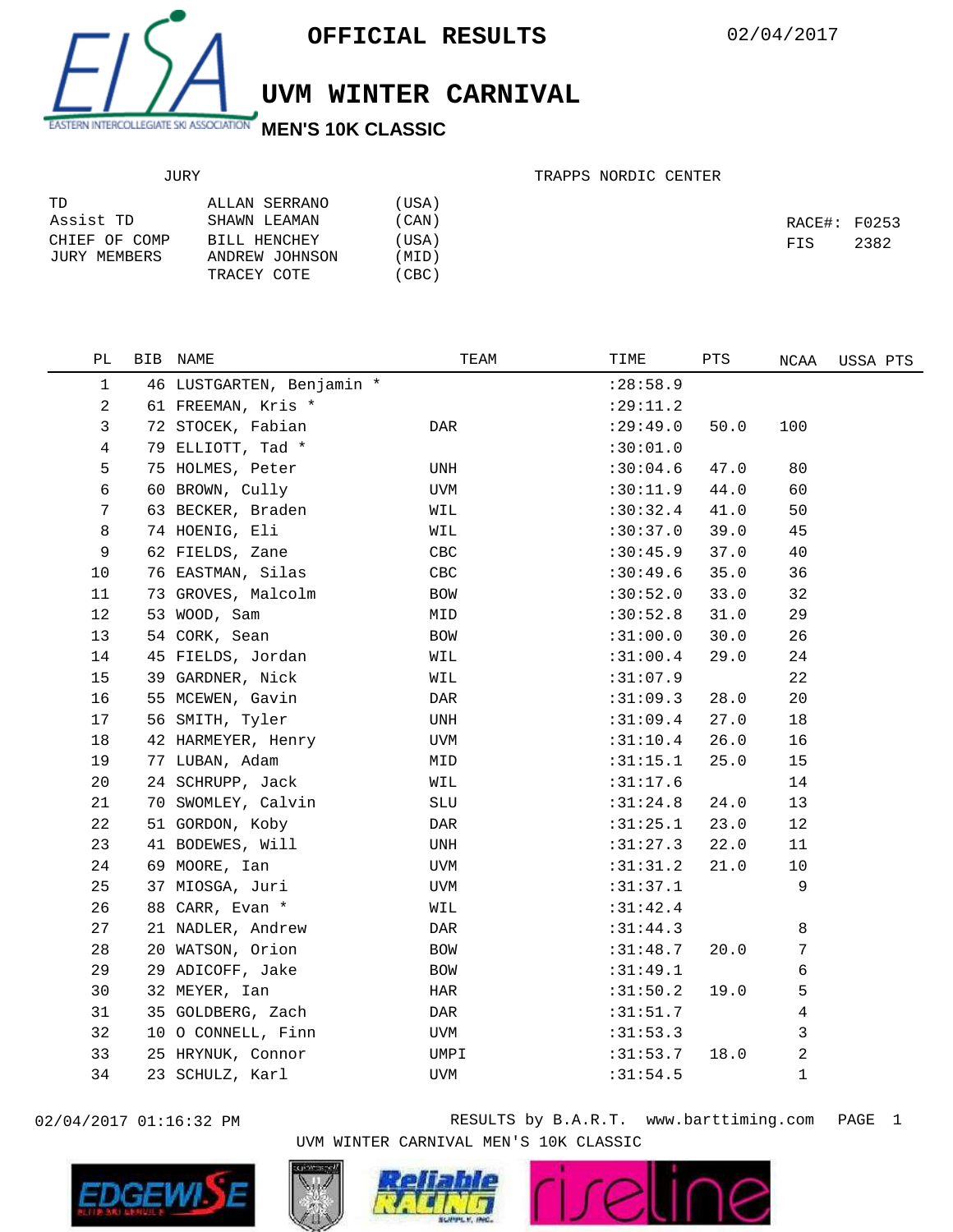| РL | <b>BIB</b> | NAME                      | TEAM       | TIME     | PTS   | NCAA | USSA PTS |
|----|------------|---------------------------|------------|----------|-------|------|----------|
| 35 |            | 28 NOTTONSON, Lewis       | MID        | :31:56.9 | 17.0  |      |          |
| 36 |            | 66 RAMSAY, Dustin         | SLU        | :32:00.8 | 16.0  |      |          |
| 37 |            | 6 CHRISTIAN, Shane        | UNH        | :32:00.9 |       |      |          |
| 38 |            | 84 MERRENS, Sam *         | DAR        | :32:02.8 |       |      |          |
| 39 |            | 19 MILLSLAGLE, Max        | BAT        | :32:03.2 | 15.0  |      |          |
| 40 |            | 16 VOLZ, Jacob            | MID        | :32:03.6 |       |      |          |
| 41 |            | 86 GOSTOUT, Christian *   | BOW        | :32:06.0 |       |      |          |
| 42 |            | 83 CONSENSTEIN, Jack *    | WIL        | :32:09.0 |       |      |          |
| 43 |            | 57 WEINMAN, Evan          | MID        | :32:09.2 |       |      |          |
| 44 |            | 18 HARRISON, Scott        | CBC        | :32:09.4 | 14.0  |      |          |
| 45 |            | 90 SYBEN, Dylan *         | WIL        | :32:10.8 |       |      |          |
| 46 |            | 11 LUKENS, Leo            | BAT        | :32:12.3 | 13.0  |      |          |
| 46 |            | 26 HALL, Carter           | CBC        | :32:12.3 |       |      |          |
| 48 |            | 40 SHAHEEN, Samuel        | BOW        | :32:13.4 |       |      |          |
| 49 |            | 44 HOUTSMA, Graham        | BAT        | :32:13.8 | 12.0  |      |          |
| 50 |            | 71 MCDONALD, Parker       | BAT        | :32:17.3 |       |      |          |
| 51 |            | 1 EGGER, Andrew           | CBC        | :32:22.1 |       |      |          |
| 51 |            | 87 ALLEN, Benjamin *      | UNH        | :32:22.1 |       |      |          |
| 53 |            | 82 SINKLER, Samuel *      | CBC        | :32:29.8 |       |      |          |
| 54 |            | 68 TURGEON, Alexis        | LAV        | :32:30.7 | 11.0  |      |          |
| 55 |            | 67 LALIBERTE, Torin       | SMC        | :32:34.7 | 10.0  |      |          |
| 56 |            | 43 LIPHART, Ian           | CBC        | :32:35.8 |       |      |          |
| 57 |            | 7 COSTLEY, Luke           | WIL        | :32:37.6 |       |      |          |
| 58 |            | 64 RHATIGAN, William      | HAR        | :32:39.0 | 9.0   |      |          |
| 59 |            | 5 MAHONEY, Gabriel        | MID        | :32:40.4 |       |      |          |
| 60 |            | 15 SHANNON, Casey         | UNH        | :32:40.7 |       |      |          |
| 61 |            | 14 GREEN, Connor          | HAR        | :32:49.4 | 8.0   |      |          |
| 62 |            | 81 HARTMAN, Bryce *       | UNH        | :32:49.7 |       |      |          |
| 63 |            | 31 MOREAU, Nathan         | BAT        | :32:50.6 |       |      |          |
| 64 |            | 48 SCHMELZLE, Liam        | SMC        | :32:52.3 | 7.0   |      |          |
| 65 |            | 78 SHEA, Devlin           | HAR        | :33:08.2 |       |      |          |
| 66 |            | 36 PALUSZEK, John         | UMPI       | :33:11.1 | 6.0   |      |          |
| 67 |            | 8 O BRIEN, Russell        | <b>BOW</b> | :33:15.9 |       |      |          |
| 68 |            | 50 FITZPATRICK, Mackinley | HAR        | :33:21.5 |       |      |          |
| 69 |            | 80 MEYERSON, Jacob *      | HAR        | :33:25.9 |       |      |          |
| 70 |            | 13 BARTLEY, Jason         | UMPI       | :33:26.3 | $5.0$ |      |          |
| 71 |            | 85 POLITO, Max *          | MID        | :33:26.9 |       |      |          |
| 72 |            | 91 HALVORSEN, Hans *      | WIL        | :33:38.4 |       |      |          |
| 73 |            | 30 CYR, Brendan           | SLU        | :33:42.6 | 4.0   |      |          |
| 74 |            | 12 BIGELOW, Magnus        | DAR        | :34:02.4 |       |      |          |
| 75 |            | 9 SIGURSLID, Haakon       | HAR        | :34:18.6 |       |      |          |
| 76 |            | 65 DEETER, Aaron          | <b>SMC</b> | :34:21.6 | 3.0   |      |          |
| 77 |            | 33 JETER, Kevin           | SMC        | :35:04.5 |       |      |          |
| 78 |            | 2 YOUNG, Matthew          | SLU        | :35:15.4 |       |      |          |
| 79 |            | 47 REED-METAYER, Thomas   | LAV        | :35:45.8 | 2.0   |      |          |
| 80 |            | 17 YOUNG, Ryan            | SLU        | :35:49.3 |       |      |          |
| 81 |            | 22 MCDONALD, Mitchell     | SMC        | :36:11.1 |       |      |          |
| 82 |            | 38 FAHEY, Aaron           | LAV        | :36:13.5 | 1.0   |      |          |
| 83 |            | 3 BIGUE-PARE, Alexandre   | LAV        | :36:54.6 |       |      |          |
|    |            |                           |            |          |       |      |          |



02/04/2017 01:16:32 PM RESULTS by B.A.R.T. www.barttiming.com PAGE 2 UVM WINTER CARNIVAL MEN'S 10K CLASSIC